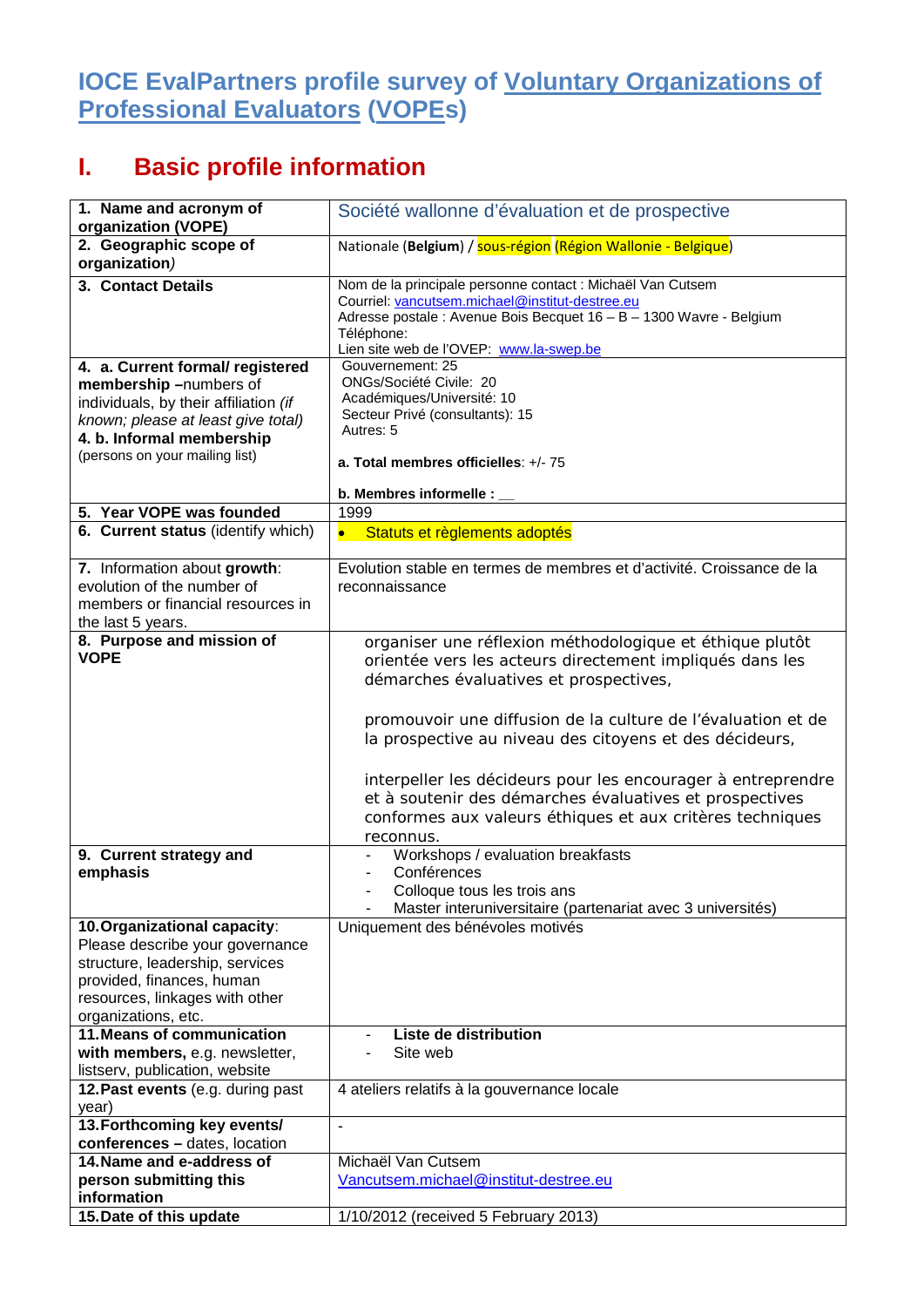## **II. Experience with Evaluation Capacity Building**

| 1. Background: Please provide a<br>brief history of the formation of this<br>organization (VOPE).                                                                                                                                                                                                                                                                                                             |                                                                                                                             |
|---------------------------------------------------------------------------------------------------------------------------------------------------------------------------------------------------------------------------------------------------------------------------------------------------------------------------------------------------------------------------------------------------------------|-----------------------------------------------------------------------------------------------------------------------------|
| 1.1 Who were/are the key players?                                                                                                                                                                                                                                                                                                                                                                             | Civil servants, consultants, citizens                                                                                       |
| 1.2 How many members do you<br>have on your governing board/<br>committee?                                                                                                                                                                                                                                                                                                                                    | 12 board members / 60-70 members                                                                                            |
| 1.3 What are the main existing<br>strengths that your VOPE is trying<br>to capitalize on?                                                                                                                                                                                                                                                                                                                     | Our projects and activities, some policy improvements at regional level                                                     |
| 1.4 What are the main challenges                                                                                                                                                                                                                                                                                                                                                                              |                                                                                                                             |
| that your VOPE is trying to<br>address?                                                                                                                                                                                                                                                                                                                                                                       | Renewal, finding new board members, new members. Projects aren't<br>missing.                                                |
| 2. Organizational motivation:                                                                                                                                                                                                                                                                                                                                                                                 | The good will of its members. Still depending on membership and                                                             |
| What were/are the driving forces of<br>the VOPE and its historical<br>development?                                                                                                                                                                                                                                                                                                                            | volunteers.                                                                                                                 |
| 3. Evaluation Capacity Building:                                                                                                                                                                                                                                                                                                                                                                              | Launching of an academic certificate with 3 universities                                                                    |
| What has your VOPE done to<br>promote evaluation (M&E)                                                                                                                                                                                                                                                                                                                                                        |                                                                                                                             |
| capacity?                                                                                                                                                                                                                                                                                                                                                                                                     |                                                                                                                             |
| 4. Context / target entities:<br>More specifically, who are the<br>persons or institutions your<br>organization seeks to influence (to<br>strengthen evaluation capacity)?<br>For example:<br>4.1 Technical capacities to supply<br>quality evaluations, partnering<br>with experts, local universities                                                                                                       | Public administrations, evaluation practitioners, academics, students                                                       |
| or others to provide training for<br>members, etc.;<br>4.2 Strengthening VOPE<br>organizational capacity itself;<br>4.3 Enhancing the enabling<br>environment for evaluation,<br>including strengthening the<br>demand for and use of<br>evaluations by policy makers;<br>4.4 Influencing governmental<br>policies related to evaluation,<br>evaluation designs and<br>implementation of M&E<br>systems, etc. |                                                                                                                             |
| 5. Public accountability: Is your<br>VOPE helping to strengthen<br>oversight and transparency of<br>government programs? If so, in<br>what ways? Can you share any<br>success stories of evaluators or<br>others promoting public<br>accountability?                                                                                                                                                          | Not formally. But many signals sent in this direction. Return to be<br>measured                                             |
| 6. More specifically, what are                                                                                                                                                                                                                                                                                                                                                                                |                                                                                                                             |
| some of the key themes for<br>which you advocate? For                                                                                                                                                                                                                                                                                                                                                         |                                                                                                                             |
| example, are you promoting issues<br>related to cultural sensitivity,<br>equity, social justice,                                                                                                                                                                                                                                                                                                              | Good governance, including ethics, transparency and dissemination of<br>evaluation results, capacity building, empowerment. |